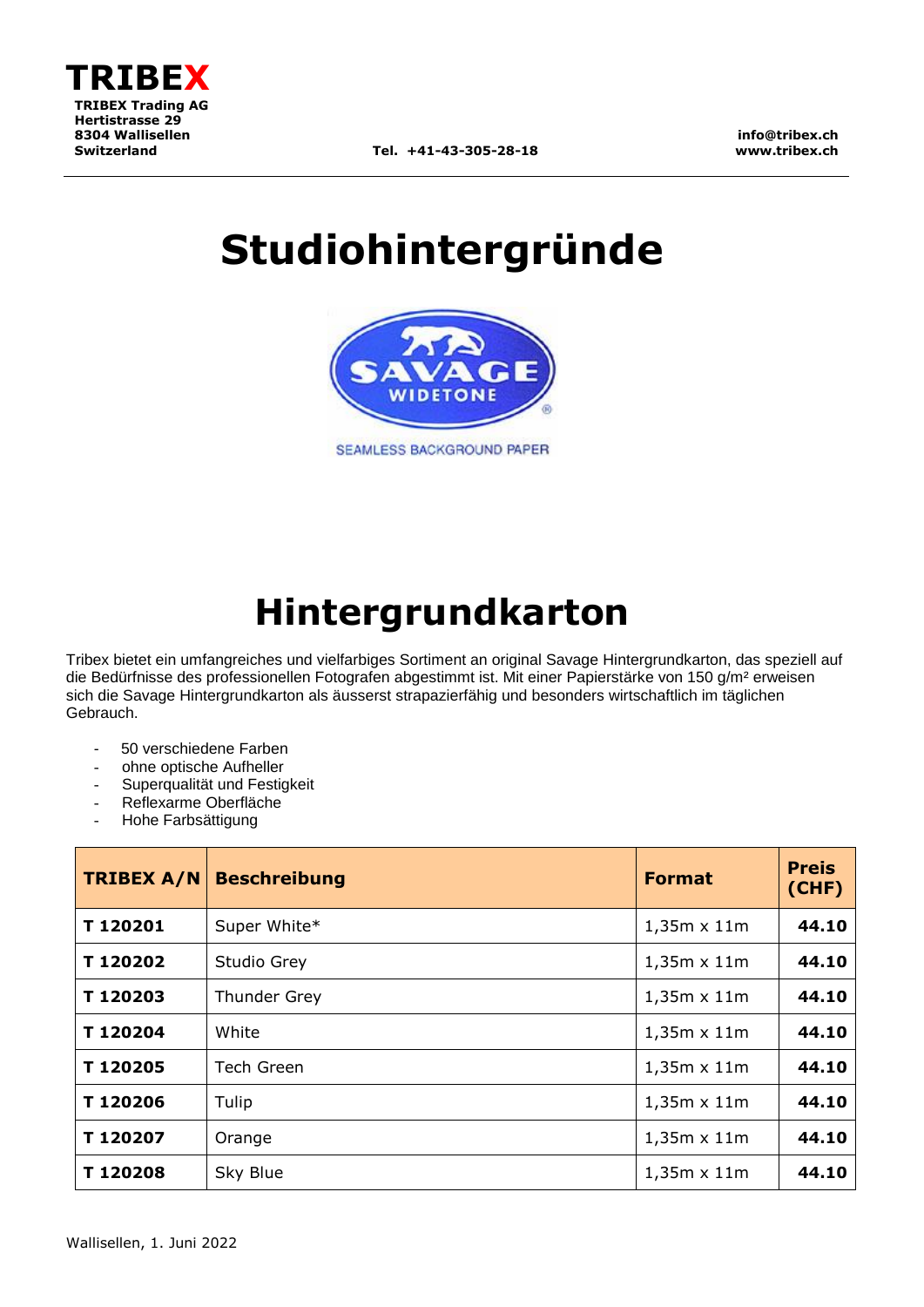#### **Switzerland Tel. +41-43-305-28-18**

**info@tribex.ch www.tribex.ch**

| T120209 | Coral            | $1,35m \times 11m$ | 44.10 |
|---------|------------------|--------------------|-------|
| T120210 | Sand             | $1,35m \times 11m$ | 44.10 |
| T120211 | Ultramarine      | $1,35m \times 11m$ | 44.10 |
| T120212 | Crimson          | 1,35m x 11m        | 44.10 |
| T120213 | Redwood          | 1,35m x 11m        | 44.10 |
| T120214 | Primary Red      | 1,35m x 11m        | 44.10 |
| T120215 | Country Blue     | $1,35m \times 11m$ | 44.10 |
| T120216 | Banana           | $1,35m \times 11m$ | 44.10 |
| T120217 | Suede Gray       | $1,35m \times 11m$ | 44.10 |
| T120218 | Chestnut         | 1,35m x 11m        | 44.10 |
| T120219 | Evergreen        | $1,35m \times 11m$ | 44.10 |
| T120220 | Super Black*     | 1,35m x 11m        | 44.10 |
| T120221 | Slate Gray       | 1,35m x 11m        | 44.10 |
| T120222 | Orchid           | 1,35m x 11m        | 44.10 |
| T120223 | <b>Gulf Blue</b> | $1,35m \times 11m$ | 44.10 |
| T120224 | Blue Jay         | $1,35m \times 11m$ | 44.10 |
| T120225 | Light Gray       | $1,35m \times 11m$ | 44.10 |
| T120226 | Holly            | $1,35m \times 11m$ | 44.10 |
| T120227 | Ocean Blue       | 1,35m x 11m        | 44.10 |
| T120228 | Canary           | 1,35m x 11m        | 44.10 |
| T120229 | Mint Green       | $1,35m \times 11m$ | 44.10 |
| T120230 | Marmalade        | $1,35m \times 11m$ | 44.10 |
| T120231 | <b>Baby Blue</b> | 1,35m x 11m        | 44.10 |
| T120232 | Bone             | $1,35m \times 11m$ | 44.10 |
| T120233 | Charcoal         | $1,35m \times 11m$ | 44.10 |
| T120234 | Studio Blue      | $1,35m \times 11m$ | 44.10 |
| T120235 | Focus Gray       | $1,35m \times 11m$ | 44.10 |
| T120236 | TV Gray          | $1,35m \times 11m$ | 44.10 |
| T120237 | Purple           | $1,35m \times 11m$ | 44.10 |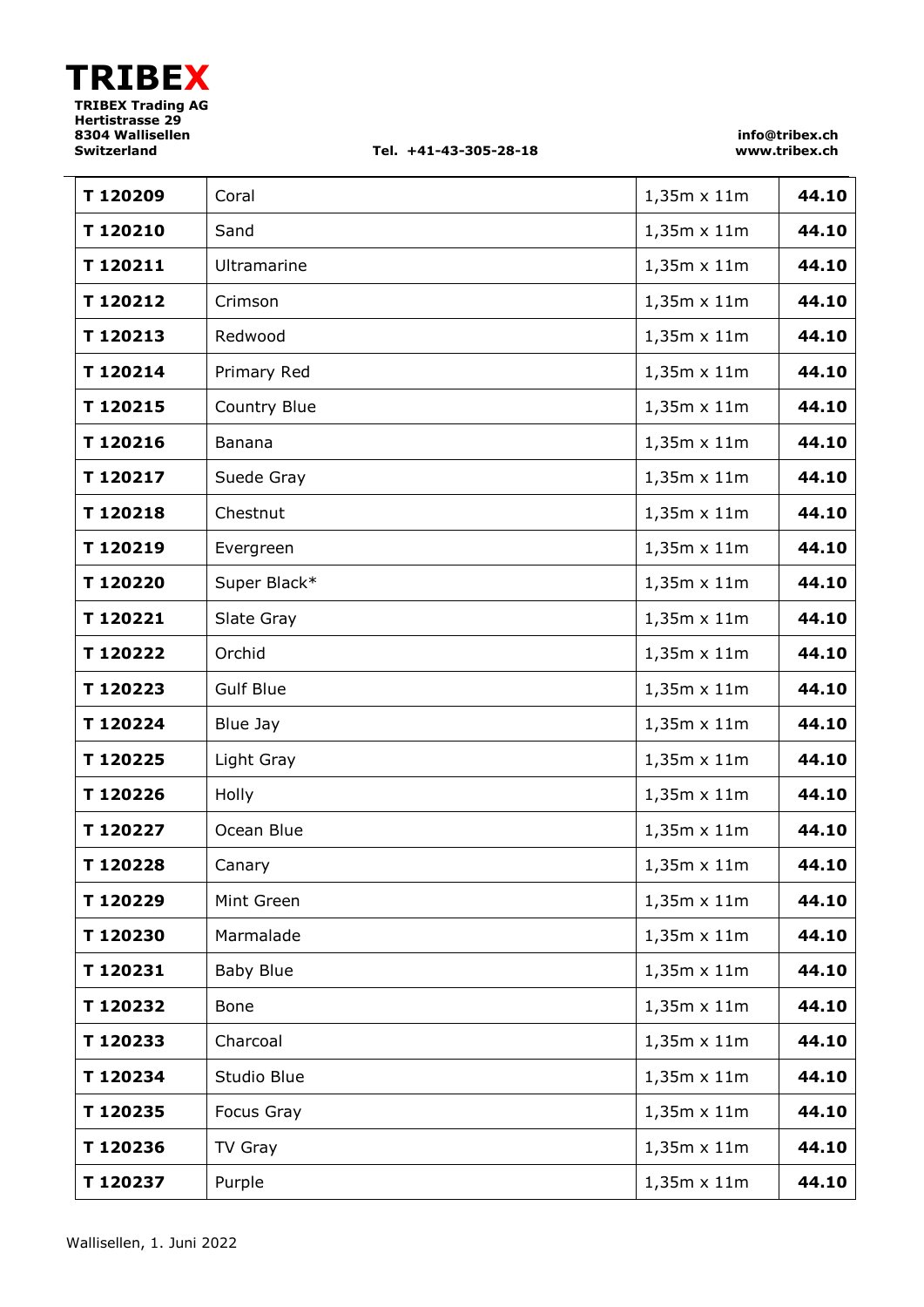**Switzerland Tel. +41-43-305-28-18**

**info@tribex.ch www.tribex.ch**

| T120238  | Ivory            | $1,35m \times 11m$ | 44.10 |
|----------|------------------|--------------------|-------|
| T120239  | Regal Blue       | $1,35m \times 11m$ | 44.10 |
| T120240  | Ruby             | $1,35m \times 11m$ | 44.10 |
| T120241  | Teal             | $1,35m \times 11m$ | 44.10 |
| T120242  | Storm Gray       | $1,35m \times 11m$ | 44.10 |
| T 120243 | Deep Yellow      | $1,35m \times 11m$ | 44.10 |
| T120244  | Smoke Gray       | $1,35m \times 11m$ | 44.10 |
| T120245  | <b>True Blue</b> | $1,35m \times 11m$ | 44.10 |
| T120246  | Mocha            | $1,35m \times 11m$ | 44.10 |
| T120247  | Almond           | $1,35m \times 11m$ | 44.10 |
| T120248  | Cocoa            | $1,35m \times 11m$ | 44.10 |
| T120249  | Soft Gray        | $1,35m \times 11m$ | 44.10 |
| T 120307 | Beige            | $1,35m \times 11m$ | 44.10 |

| <b>TRIBEX A/N</b> | <b>Beschreibung</b> | <b>Format</b>      | <b>Preis</b><br>(CHF) |
|-------------------|---------------------|--------------------|-----------------------|
| T120151           | Super White*        | $2,18m \times 11m$ | 73.15                 |
| T120150           | Super Black         | $2,18m \times 11m$ | 73.15                 |
| T120155           | <b>Tech Green</b>   | $2,18m \times 11m$ | 73.15                 |
| T120142           | Storm Gray          | $2,18m \times 11m$ | 73.15                 |

| <b>TRIBEX A/N</b> | <b>Beschreibung</b> | <b>Format</b>      | <b>Preis</b><br>(CHF) |
|-------------------|---------------------|--------------------|-----------------------|
| T120001           | Super White*        | $2,72m \times 11m$ | 77.35                 |
| T120002           | Sky Blue            | $2,72m \times 11m$ | 77.35                 |
| T120003           | Coral               | $2,72m \times 11m$ | 77.35                 |
| T120004           | Sand                | $2,72m \times 11m$ | 77.35                 |
| T120005           | Ultramarine         | $2,72m \times 11m$ | 77.35                 |
| T120006           | Crimson             | $2,72m \times 11m$ | 77.35                 |
| T120007           | Redwood             | $2,72m \times 11m$ | 77.35                 |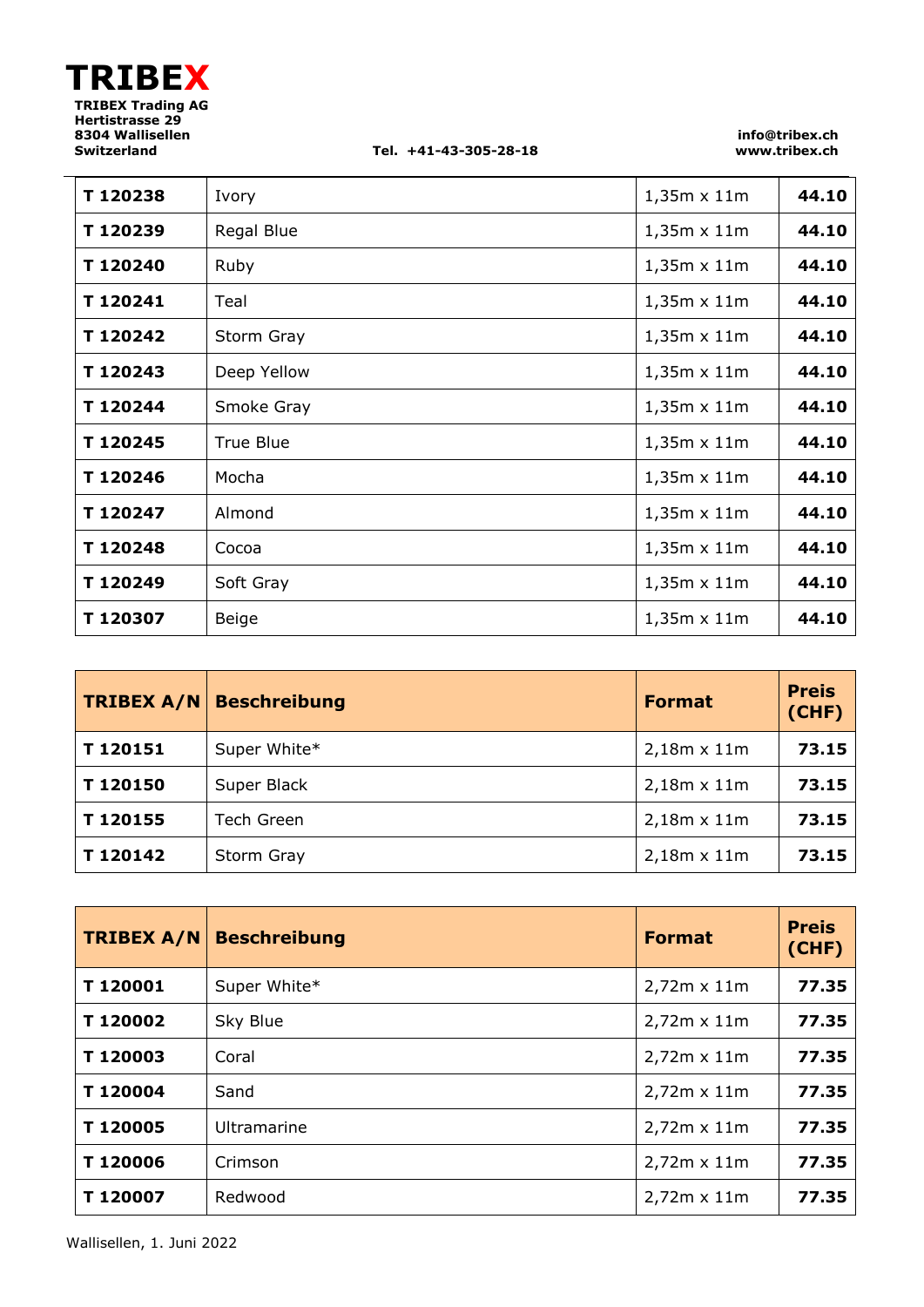#### **Switzerland Tel. +41-43-305-28-18**

**info@tribex.ch www.tribex.ch**

| T120008 | Primary Red       | 2,72m x 11m        | 77.35 |
|---------|-------------------|--------------------|-------|
| T120010 | Country Blue      | 2,72m x 11m        | 77.35 |
| T120012 | Studio Gray       | 2,72m x 11m        | 77.35 |
| T120013 | Banana            | 2,72m x 11m        | 77.35 |
| T120015 | Suede Gray        | 2,72m x 11m        | 77.35 |
| T120016 | Chestnut          | 2,72m x 11m        | 77.35 |
| T120018 | Evergreen         | $2,72m \times 11m$ | 77.35 |
| T120020 | Super Black       | 2,72m x 11m        | 77.35 |
| T120024 | Orange            | 2,72m x 11m        | 77.35 |
| T120025 | Beige             | 2,72m x 11m        | 77.35 |
| T120026 | Slate Gray        | 2,72m x 11m        | 77.35 |
| T120027 | Thunder Gray      | 2,72m x 11m        | 77.35 |
| T120029 | Orchid            | 2,72m x 11m        | 77.35 |
| T120030 | <b>Gulf Blue</b>  | 2,72m x 11m        | 77.35 |
| T120031 | Blue Jay          | 2,72m x 11m        | 77.35 |
| T120032 | Light Gray        | $2,72m \times 11m$ | 77.35 |
| T120035 | Holly             | 2,72m x 11m        | 77.35 |
| T120036 | Ocean Blue        | 2,72m x 11m        | 77.35 |
| T120037 | Tulip             | 2,72m x 11m        | 77.35 |
| T120038 | Canary            | 2,72m x 11m        | 77.35 |
| T120040 | Mint Green        | 2,72m x 11m        | 77.35 |
| T120043 | Marmalade         | 2,72m x 11m        | 77.35 |
| T120046 | <b>Tech Green</b> | 2,72m x 11m        | 77.35 |
| T120047 | <b>Baby Blue</b>  | 2,72m x 11m        | 77.35 |
| T120050 | White*            | 2,72m x 11m        | 77.35 |
| T120051 | Bone              | 2,72m x 11m        | 77.35 |
| T120054 | Charcoal          | 2,72m x 11m        | 77.35 |
| T120058 | Studio Blue       | 2,72m x 11m        | 77.35 |
| T120060 | Focus Gray        | 2,72m x 11m        | 77.35 |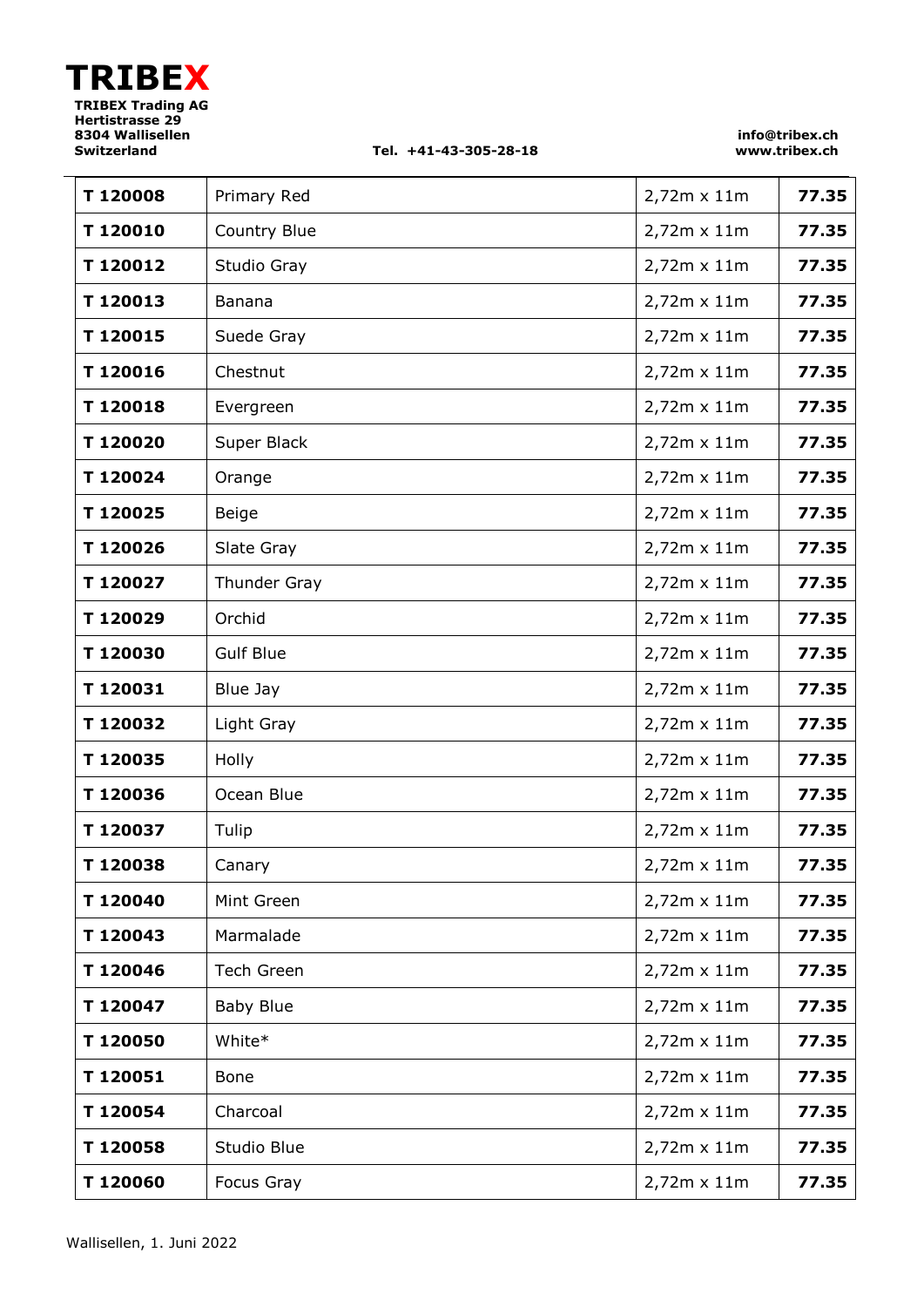$\overline{a}$ 

**Switzerland Tel. +41-43-305-28-18**

**info@tribex.ch www.tribex.ch**

| T120061 | TV Gray          | 2,72m x 11m        | 77.35 |
|---------|------------------|--------------------|-------|
| T120062 | Purple           | 2,72m x 11m        | 77.35 |
| T120063 | Ivory            | 2,72m x 11m        | 77.35 |
| T120065 | Regal Blue       | 2,72m x 11m        | 77.35 |
| T120067 | Ruby             | 2,72m x 11m        | 77.35 |
| T120068 | Teal             | 2,72m x 11m        | 77.35 |
| T120070 | Storm Gray       | 2,72m x 11m        | 77.35 |
| T120071 | Deep Yellow      | 2,72m x 11m        | 77.35 |
| T120074 | Smoke Gray       | 2,72m x 11m        | 77.35 |
| T120075 | <b>True Blue</b> | 2,72m x 11m        | 77.35 |
| T120076 | Mocha            | 2,72m x 11m        | 77.35 |
| T120079 | Almond           | 2,72m x 11m        | 77.35 |
| T120080 | Cocoa            | 2,72m x 11m        | 77.35 |
| T120090 | Soft Gray        | $2,72m \times 11m$ | 77.35 |
| T120093 | Lemonade         | 2,72m x 11m        | 77.35 |

| T 120161 | Super White * | 2,72m x 25m | 144.80 |
|----------|---------------|-------------|--------|
|----------|---------------|-------------|--------|

| <b>TRIBEX A/N</b> | <b>Beschreibung</b> | Format             | <b>Preis</b><br>(CHF) |
|-------------------|---------------------|--------------------|-----------------------|
| T120101           | Super White*        | $3,56m \times 32m$ | 245.70                |
| T120120           | Super Black         | 3,56m x 32m        | 245.70                |
| T120170           | Storm Gray          | $3,56m \times 32m$ | 245.70                |
| T120146           | Tech Green          | $3,56m \times 32m$ | 245.70                |

\* mit optischem Aufheller

Auf Anfrage senden wir Ihnen gerne unseren Musterfächer Savage Hintergrundkarton **T 120099** zu.

Rollenkerne:

| Format:                              | Durchmesser: |
|--------------------------------------|--------------|
| $1,35 \text{ m} \times 11 \text{ m}$ | 5,4 cm       |
| 2,72 m x 11 m                        | 5.4 cm       |
| 3,56 m x 32 m                        | 6.6 cm       |

Wallisellen, 1. Juni 2022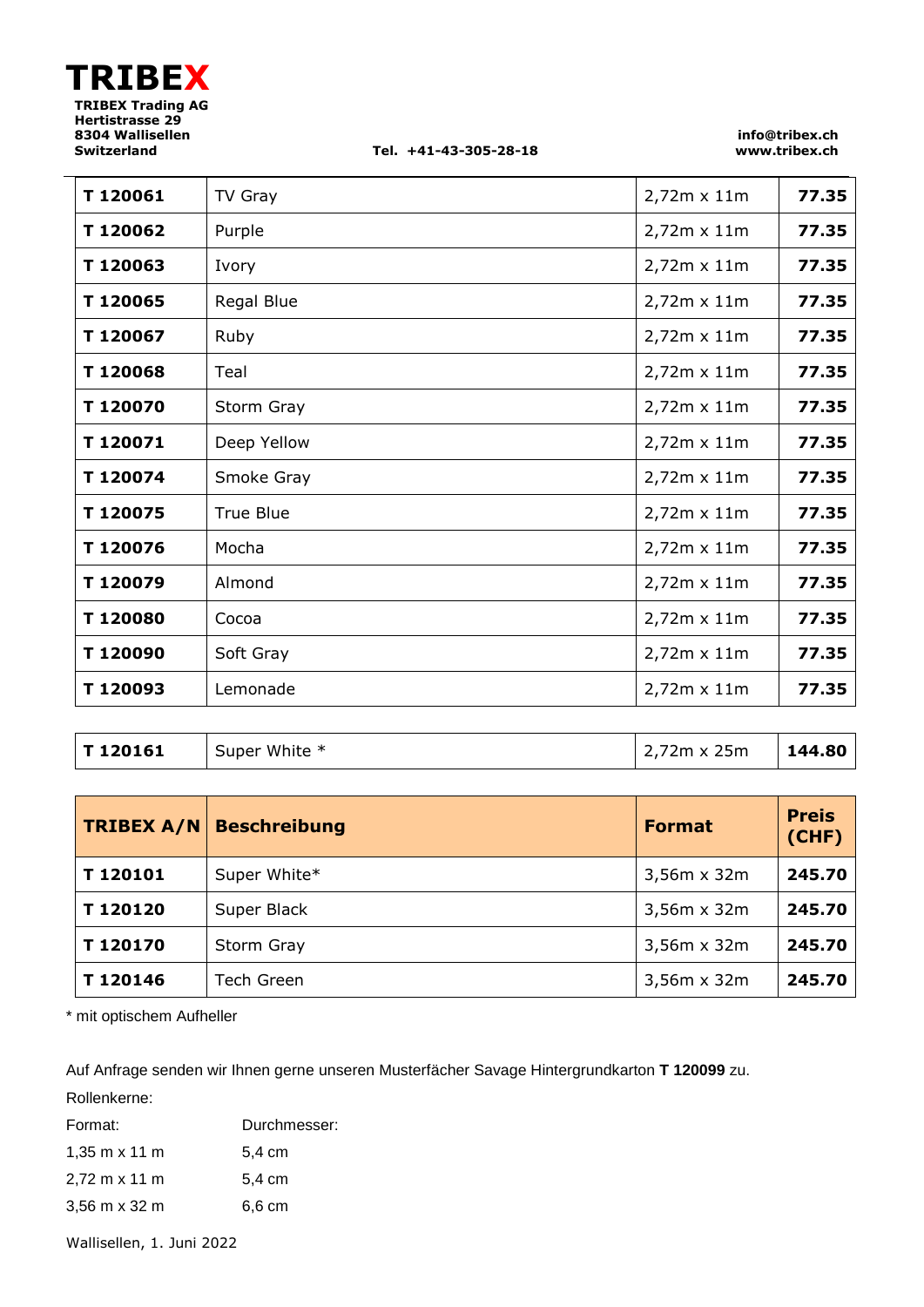

# **Vinylhintergründe**

- wiederverwendbar
- abwaschbar
- Superqualität und Festigkeit
- keine Blendwirkung

| <b>TRIBEX A/N</b> | <b>Beschreibung</b> | <b>Format</b>        | <b>Preis</b><br>(CHF) |
|-------------------|---------------------|----------------------|-----------------------|
| T120081           | Pure White          | 2,74m x 6,10m        | 329.00                |
| T120085           | Pure White          | $1,52m \times 2,13m$ | 53.00                 |
| T120082           | Chroma Green        | $2,74m \times 6,10m$ | 366.00                |
| T120086           | Chroma Green        | $1,52m \times 2,13m$ | 53.00                 |
| T120083           | Matte Black         | $2,74m \times 6,10m$ | 366.00                |
| T120087           | Matte Black         | $1,52m \times 2,13m$ | 53.00                 |
| T120084           | Gray                | $2,74m \times 6,10m$ | 366.00                |
| T120088           | Gray                | $1,52m \times 2,13m$ | 53.00                 |

Auf Anfrage senden wir Ihnen gerne unseren Musterfächer Savage Vinylhintergründe **T 120100** zu.

# **Stoffhintergründe**

| <b>TRIBEX</b><br>A/N | <b>Beschreibung</b>                                 | <b>Format</b>        | <b>Preis</b><br>(CHF) |
|----------------------|-----------------------------------------------------|----------------------|-----------------------|
| T120286              | Savage Infinity Lint Free Procloth Pro White        | $3,04m \times 6,00m$ | 341.70                |
| T120309              | Savage Infinity Lint Free Procloth Pro Black        | $3,04m \times 6,00m$ | 341.70                |
| T120308              | Savage Infinity Lint Free Procloth Pro Gray         | $3,04m \times 6,00m$ | 341.70                |
| T120310              | Savage Infinity Lint Free Procloth Pro Chroma Green | $3,04m \times 6,00m$ | 341.70                |
| T120297              | Savage Accent Solid Muslin Solid White              | $3,04m \times 7,30m$ | 192.20                |
| T120298              | Savage Accent Solid Muslin Solid Black              | 3,04m x 7,30m        | 192.20                |
| T120299              | Savage Accent Solid Muslin Solid Gray               | 3,04m x 7,30m        | 192.20                |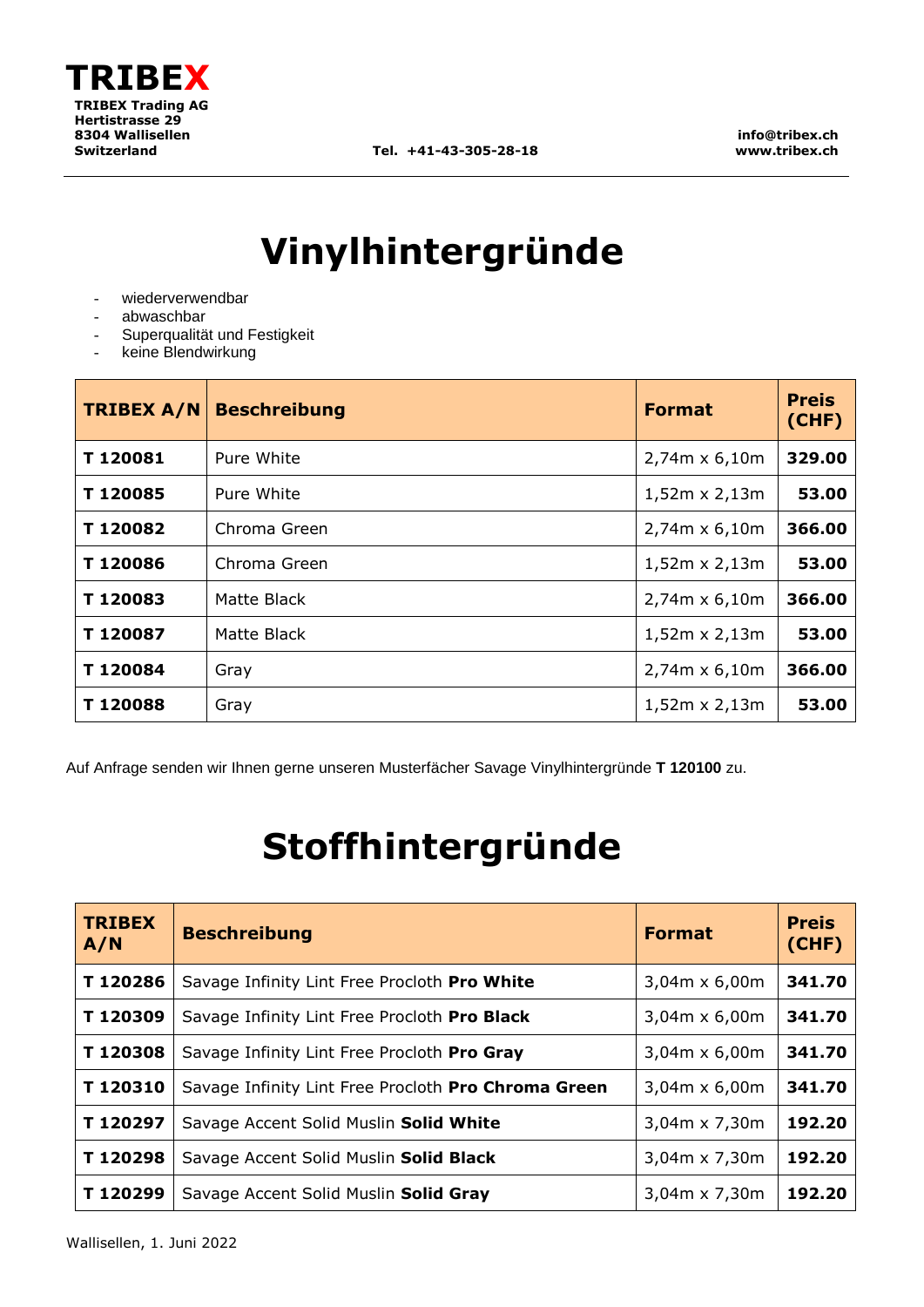#### **Switzerland Tel. +41-43-305-28-18**

| T120300  | Savage Accent Solid Muslin Solid Chroma Green     | 3,04m x 7,30m | 192.20 |
|----------|---------------------------------------------------|---------------|--------|
| T120268  | Savage Accent Washed Muslin Washed Light Gray     | 3,04m x 7,30m | 210.45 |
| T120269  | Savage Accent Washed Muslin Washed Forest Green   | 3,04m x 7,30m | 210.45 |
| T120270  | Savage Accent Washed Muslin Washed Brown          | 3,04m x 7,30m | 210.45 |
| T120271  | Savage Accent Washed Muslin Washed Cranberry      | 3,04m x 7,30m | 210.45 |
| T120272  | Savage Accent Washed Muslin Washed Dark Gray      | 3,04m x 7,30m | 210.45 |
| T120273  | Savage Accent Washed Muslin Washed Sky Blue       | 3,04m x 7,30m | 210.45 |
| T120262  | Savage Accent Crushed Muslin Crushed Sedona Red   | 3,04m x 7,30m | 195.80 |
| T120263  | Savage Accent Crushed Muslin Crushed Blue Winter  | 3,04m x 7,30m | 195.80 |
| T120264  | Savage Accent Crushed Muslin Crushed Mocha Bisque | 3,04m x 7,30m | 195.80 |
| T120265  | Savage Accent Crushed Muslin Crushed Gray Skies   | 3,04m x 7,30m | 195.80 |
| T120266  | Savage Accent Crushed Muslin Crushed Autumn Brown | 3,04m x 7,30m | 195.80 |
| T120267  | Savage Accent Crushed Muslin Crushed Apex Blue    | 3,04m x 7,30m | 195.80 |
| T120302  | Savage Accent Retro Muslin Retro Pink             | 3,04m x 3,65m | 171.40 |
| T120303  | Savage Accent Retro Muslin Retro Baby Blue        | 3,04m x 3,65m | 171.40 |
| T120305  | Savage Accent Retro Muslin Retro Antique Black    | 3,04m x 3,65m | 171.40 |
| T120274  | Savage Infinity Hand-Painted Muslin Atlantis      | 3,04m x 6,09m | 361.00 |
| T120275  | Savage Infinity Hand-Painted Muslin Bogata        | 3,04m x 6,09m | 361.00 |
| T120276  | Savage Infinity Hand-Painted Muslin Milano        | 3,04m x 6,09m | 361.00 |
| T 120277 | Savaga Infinity Hand-Painted Muslin Naples        | 3,04m x 6,09m | 361.00 |
| T120278  | Savage Infinity Hand-Painted Muslin Olympia       | 3,04m x 6,09m | 361.00 |
| T120279  | Savage Infinity Hand-Painted Muslin Petra         | 3,04m x 6,09m | 361.00 |
| T120280  | Savage Infinity Hand-Painted Muslin Pisa          | 3,04m x 6,09m | 361.00 |
| T120281  | Savage Infinity Hand-Painted Muslin Sparta        | 3,04m x 6,09m | 361.00 |
| T120282  | Savage Infinity Hand-Painted Muslin Roma          | 3,04m x 6,09m | 361.00 |
| T120283  | Savage Infinity Hand-Painted Muslin Thebes        | 3,04m x 6,09m | 361.00 |
| T120284  | Savage Infinity Hand-Painted Muslin Venus         | 3,04m x 6,09m | 361.00 |
| T120285  | Savage Infinity Hand-Painted Muslin Verona        | 3,04m x 6,09m | 361.00 |
| T120255  | Savage Infinity Hand-Painted Canvas White         | 2,74m x 6,09m | 318.00 |
|          |                                                   |               |        |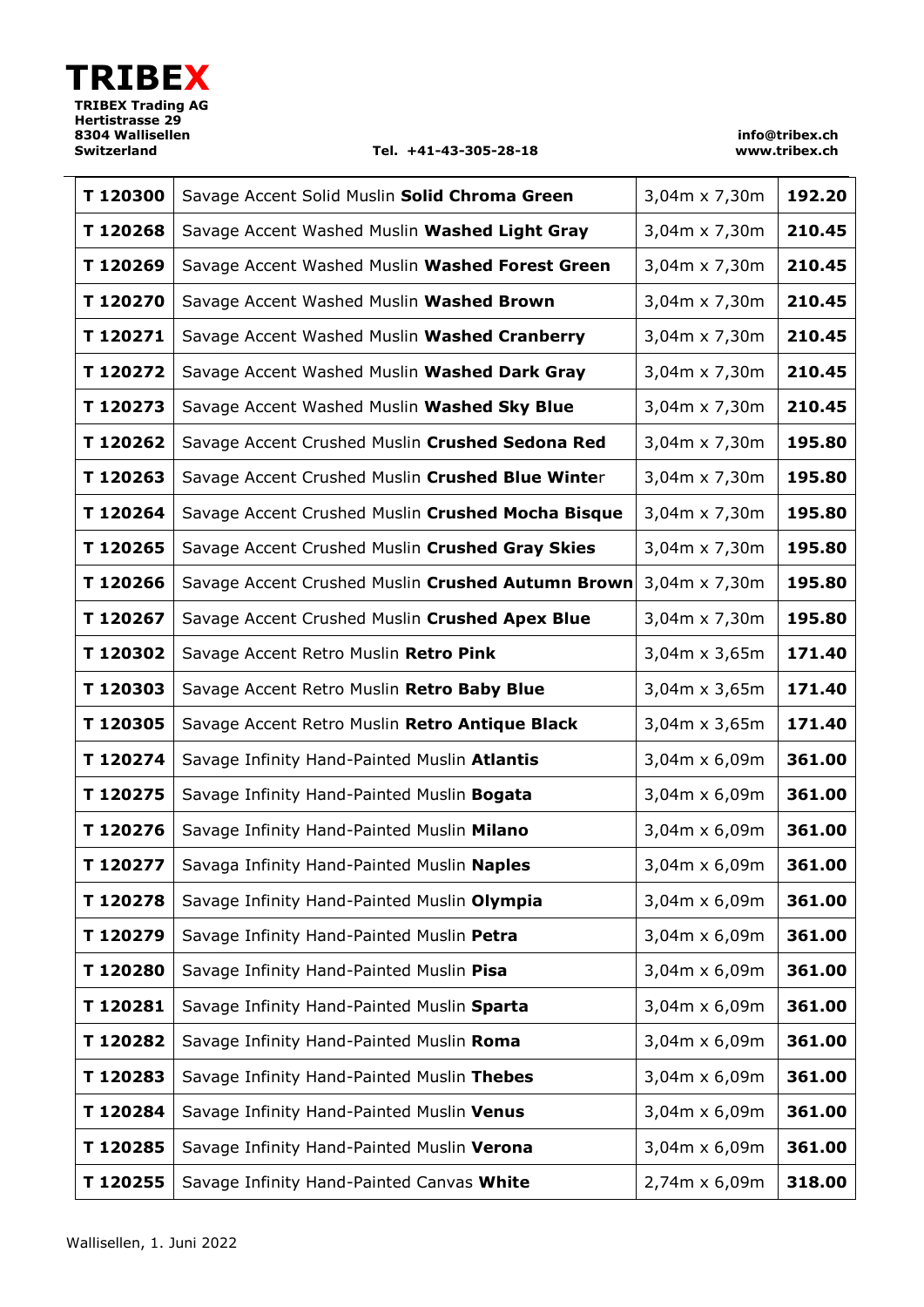

J.

**Switzerland Tel. +41-43-305-28-18**

**info@tribex.ch www.tribex.ch**

| T120256 | Savage Infinity Hand-Painted Canvas Autumn      | 2,74m x 6,09m | 469.70 |
|---------|-------------------------------------------------|---------------|--------|
| T120257 | Savage Infinity Hand-Painted Canvas Stormy      | 2,74m x 6,09m | 469.70 |
| T120258 | Savage Infinity Hand-Painted Canvas Golden Sand | 2,74m x 6,09m | 469.70 |
| T120259 | Savage Infinity Hand-Painted Canvas Whirlwind   | 2,74m x 6,09m | 469.70 |
| T120260 | Savage Infinity Hand-Painted Canvas Blue Skies  | 2,74m x 6,09m | 469.70 |
| T120261 | Savage Infinity Hand-Painted Canvas Earth       | 2,74m x 6,09m | 469.70 |

## **Portable Hintergründe**

- wendbar, zwei Hintergründe in einem
- zusammenfaltbar inkl. Tragetasche
- einzelne auch als Kit mit Stativ erhältlich

| <b>TRIBEX</b><br>A/N | <b>Beschreibung</b>                             | <b>Format</b>        | <b>Preis</b><br>(CHF) |
|----------------------|-------------------------------------------------|----------------------|-----------------------|
| T120288              | Savage Collapsible Royal Tone                   | $1,52m \times 1,83m$ | 210.50                |
| T 120289             | Savage Collapsible Lakeside                     | $1,52m \times 1,83m$ | 210.50                |
| T 120290             | Savage Collapsible Monsoon                      | $1,52m \times 1,83m$ | 210.50                |
| T 120291             | Savage Collapsible Indigo Nights                | $1,52m \times 1,83m$ | 210.50                |
| T 120292             | Savage Collapsible Spring Essence               | $1,52m \times 1,83m$ | 210.50                |
| T 120293             | Savage Collapsible Earth Tone                   | $1,52m \times 1,83m$ | 210.50                |
| T 120294             | Savage Collapsible Black / White                | $1,52m \times 1,83m$ | 210.50                |
| T120034              | Savage Collapsible Black / White MIT STATIV     | $1,52m \times 1,83m$ | 338.50                |
| T120042              | Savage Collapsible Black / White                | $1,83m \times 2,13m$ | 376.25                |
| T 120295             | Savage Collapsible Dark / Light Gray            | $1,52m \times 1,83m$ | 210.50                |
| T 120039             | Savage Collapsible Dark / Light Gray MIT STATIV | $1,52m \times 1,83m$ | 338.50                |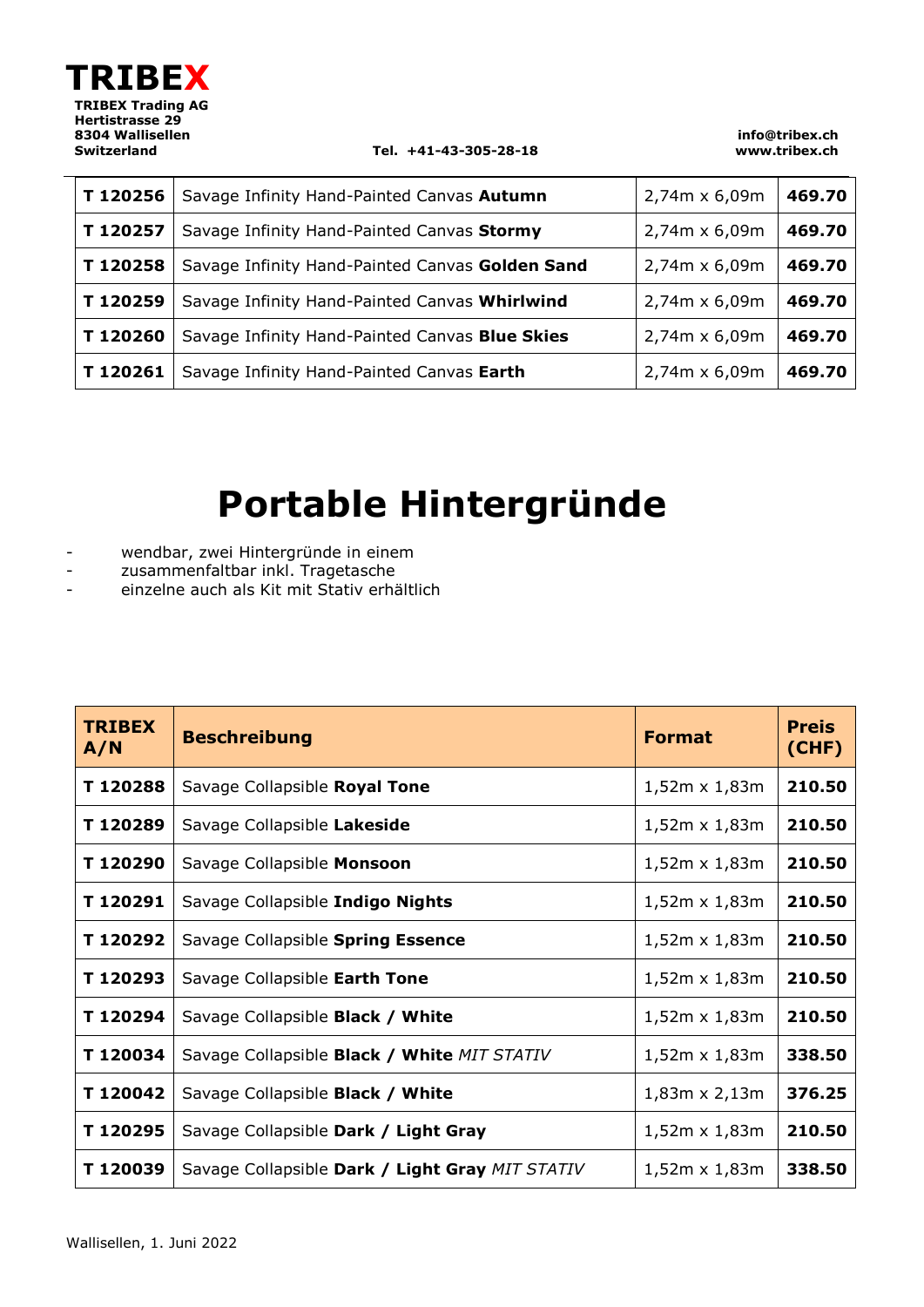

j.

#### **Switzerland Tel. +41-43-305-28-18**

**info@tribex.ch www.tribex.ch**

| T 120044 | Savage Collapsible Dark / Light Gray              | 1,83m x 2,13m        | 376.25 |
|----------|---------------------------------------------------|----------------------|--------|
| T 120296 | Savage Collapsible Chroma Green / Blue            | $1,52m \times 1,83m$ | 210.50 |
| T 120041 | Savage Collapsible Chroma Green / Blue MIT STATIV | $1,52m \times 1,83m$ | 338.50 |
| T 120045 | Savage Collapsible Chroma Green / Blue            | $1,83m \times 2,13m$ | 376.25 |

### **Bedruckte Hintergründe**

- gedruckt auf Original Savage Hintergrundkarton

- in der Grösse 1,35 x 5,50m verfügbar

| <b>TRIBEX</b><br>A/N | <b>Beschreibung</b>    | <b>Format</b>        | <b>Preis</b><br>(CHF) |
|----------------------|------------------------|----------------------|-----------------------|
| T120450              | <b>Worn Planks</b>     | 1,35m x 5,50m        | 137.50                |
| T120451              | Whitewash              | $1,35m \times 5,50m$ | 137.50                |
| T120452              | <b>Gray Pine</b>       | 1,35m x 5,50m        | 137.50                |
| T120453              | Pale Washed Wood       | $1,35m \times 5,50m$ | 137.50                |
| T120454              | Vintage Floral         | $1,35m \times 5,50m$ | 137.50                |
| T120455              | <b>Weathered Brick</b> | $1,35m \times 5,50m$ | 137.50                |
| T120456              | <b>White Brick</b>     | 1,35m x 5,50m        | 137.50                |
| T120457              | <b>Red Brick</b>       | 1,35m x 5,50m        | 137.50                |
| T120458              | Grunge Brick           | 1,35m x 5,50m        | 137.50                |
| T120459              | <b>Floating Hearts</b> | 1,35m x 5,50m        | 137.50                |
| T120460              | Rosy Polka Dots        | $1,35m \times 5,50m$ | 137.50                |
| T120461              | Aqua Polka Dots        | 1,35m x 5,50m        | 137.50                |
| T120462              | Rainbow Sprinkle       | $1,35m \times 5,50m$ | 137.50                |
| T120463              | Party Banners          | $1,35m \times 5,50m$ | 137.50                |
| T120464              | Red & White Chevron    | $1,35m \times 5,50m$ | 137.50                |
| T120465              | Gray & White Chevron   | $1,35m \times 5,50m$ | 137.50                |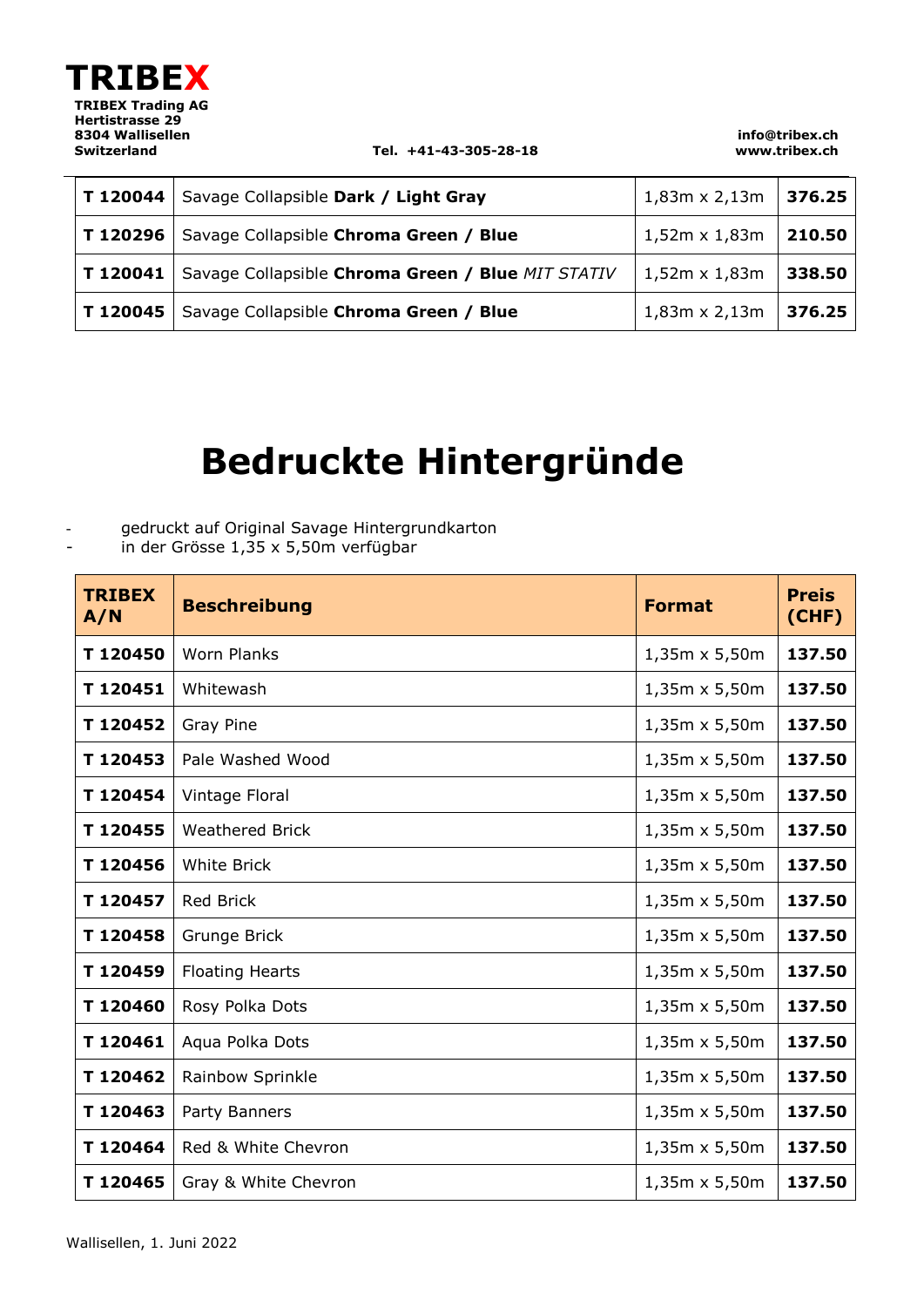

 $\overline{a}$ 

**Switzerland Tel. +41-43-305-28-18**

**info@tribex.ch www.tribex.ch**

| T120467  | <b>Winter Frost</b>       | $1,35m \times 5,50m$ | 137.50 |
|----------|---------------------------|----------------------|--------|
| T120468  | <b>Ivory Glow</b>         | $1,35m \times 5,50m$ | 137.50 |
| T120469  | <b>Celebration Lights</b> | $1,35m \times 5,50m$ | 137.50 |
| T120470  | Love Burst                | $1,35m \times 5,50m$ | 137.50 |
| T120471  | Gray Floral               | $1,35m \times 5,50m$ | 137.50 |
| T120472  | Congratulations           | $1,35m \times 5,50m$ | 137.50 |
| T 120473 | <b>Romantic Script</b>    | $1,35m \times 5,50m$ | 137.50 |

# **Spezialhintergründe**

| <b>TRIBEX</b><br>A/N | <b>Beschreibung</b>                                                           | <b>Format</b>        | <b>Preis</b><br>(CHF) |
|----------------------|-------------------------------------------------------------------------------|----------------------|-----------------------|
| T120287              | Trans - Lum Effekthintergrund "Heavyweight"                                   | $1,37m \times 5,49m$ | 73.50                 |
| T120315              | Trans - Lum Effekthintergrund "Mediumweight"                                  | $1,52m \times 5,49m$ | 88.20                 |
| T120316              | Trans - Lum Effekthintergrund "Lightweight"                                   | $1,52m \times 5,49m$ | 88.20                 |
| T120317              | Trans - Lum Selection "Light, Medium, Heavy"<br>je 2 Folien im Format 30x30cm | 30cm x 30cm          | 45.95                 |
| T120311              | Velvet Midnight Black Samtpapier                                              | $1,32m \times 6,09m$ | 119.40                |

### **Reflektoren**

| <b>TRIBEX</b><br>A/N | <b>Beschreibung</b>                                                                                                                                 | <b>Format</b>        | <b>Preis</b><br>(CHF) |
|----------------------|-----------------------------------------------------------------------------------------------------------------------------------------------------|----------------------|-----------------------|
| T120011              | Savage Reflektoren Kit 9in1 inkl. Stativ und Tragetasche<br>(Translucent, Gold, Silver, Daylight, Black, White, Gray,<br>Chroma Green, Chorma Blue) | $\varnothing$ 109 cm | 180.20                |
| T120009              | Savage Reflektor Set 5in1<br>(White, Black, Silver, Gold, Translucent) inkl. Tragetasche                                                            | $\varnothing$ 109 cm | 52.60                 |
| T120014              | Savage Reflektor Set 5in1<br>(White,Black,Silver,Gold,Translucent) inkl. Tragetasche                                                                | $91 \times 122$ cm   | 59.75                 |